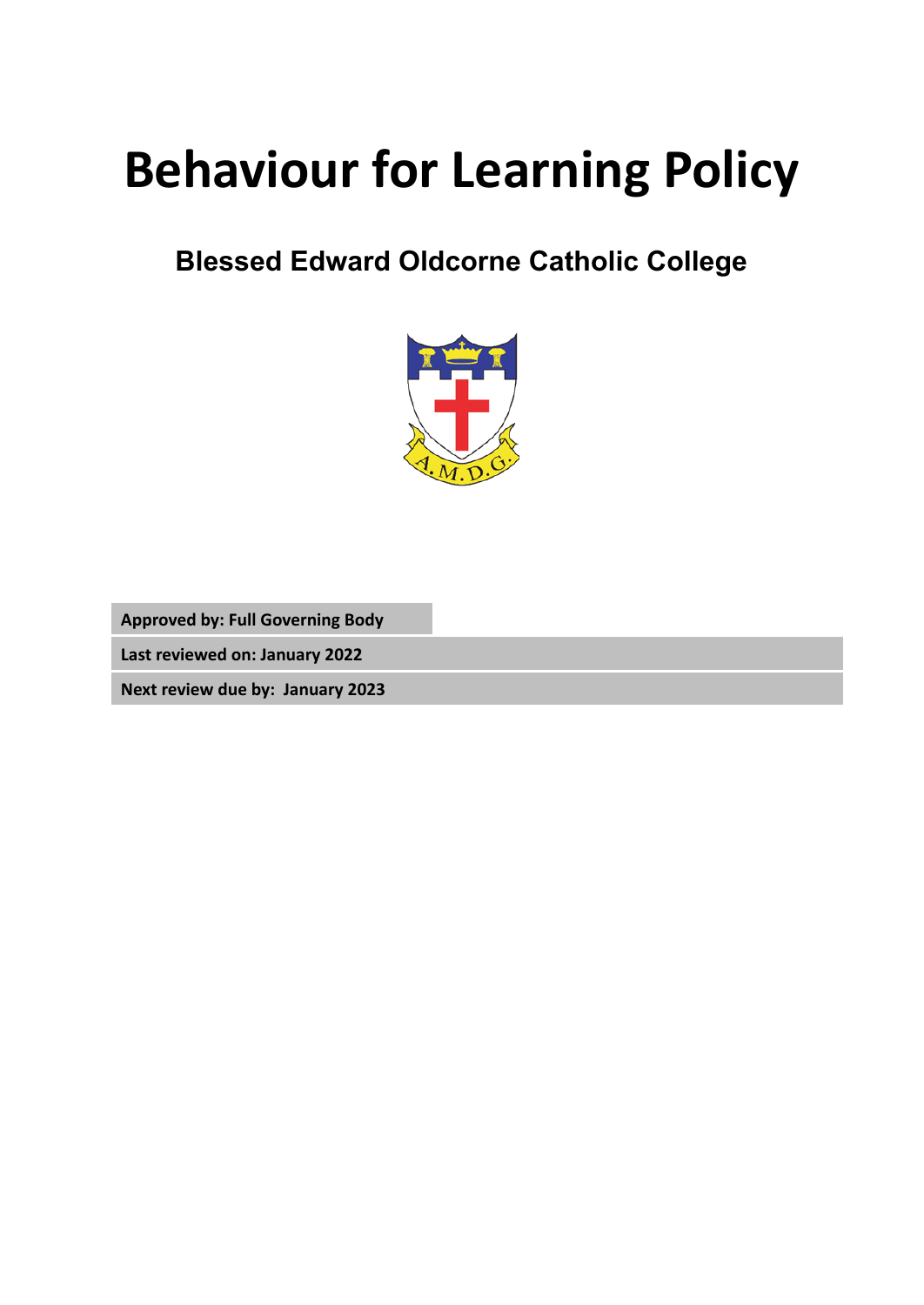**We have carefully considered and analysed the impact of this policy on equality and the possible implications for students with protected characteristics, as part of our commitment to meet the Public Sector Equality Duty requirement to have due regard to the need to eliminate discrimination, advance equality of opportunity and foster good relations.**

#### **Introduction**

Blessed Edward Oldcorne Catholic College adopts a Behaviour for Learning policy that is underpinned by our College Virtues and focusses on students growing and developing as people of good character. This policy is rooted in our mission which states that "Everything we do is for the greater glory of God." In our approach to modelling excellent behaviour for learning staff are approachable and supportive of the young people in their care, working to build a deep and committed relationship with each of them as individuals. Within this system, we always strive for behaviour and attitudes to be positive. The college has high expectations for all its young people which are made clear at the start of their school life and regularly and constantly reinforced.

*″Education is holy. Everything connected with human living and the means by which we understand it and come to terms with it is part of the process of God's revelation to humanity, whether those* engaged in it are conscious of it or not. Therefore the process of teaching and learning is a holy act... since the world we live in is God's, all teaching and learning are related to him in some way." *Bishops Conference (2000)*

Our aim is to create and sustain a happy and safe place of learning in which everyone can realise their full potential and feels loved and valued. As a Catholic College, we affirm our commitment to the development of the whole individual. This involves promoting a climate where all work diligently in a spirit that upholds our adopted personal virtues and values.

We aim to foster an environment in which young people are challenged and encouraged to take full responsibility for their actions and thus create an atmosphere of order and calm, conducive to high quality learning and personal achievement. As we are a Catholic college, learning is deemed to be an act of worship in itself, as in our work we strive to interpret God's word. Indeed the quality of learning, teaching and behaviour are inseparable issues and the responsibility of all staff, students and parents. Through this policy we aim to develop in our students the virtues; Loving, Kind, Respectful, Honest and Just.

#### **Legislation and statutory requirements**

This policy is based on advice from the Department for Education (DfE) on:

- [Behaviour](https://www.gov.uk/government/publications/behaviour-and-discipline-in-schools) and discipline in schools
- Searching, screening and [confiscation](https://www.gov.uk/government/publications/searching-screening-and-confiscation) at school
- The [Equality](https://www.gov.uk/government/publications/equality-act-2010-advice-for-schools) Act 2010
- Keeping Children Safe in [Education](https://www.gov.uk/government/publications/keeping-children-safe-in-education--2)
- Use of [reasonable](https://www.gov.uk/government/publications/use-of-reasonable-force-in-schools) force in schools
- [Supporting](https://www.gov.uk/government/publications/supporting-pupils-at-school-with-medical-conditions--3) pupils with medical conditions at school

It is also based on the special [educational](https://www.gov.uk/government/publications/send-code-of-practice-0-to-25) needs and disability (SEND) code of practice.

In addition, this policy is based on:

● Section 175 of the [Education](http://www.legislation.gov.uk/ukpga/2002/32/section/175) Act 2002, which outlines a school's duty to safeguard and promote the welfare of its pupils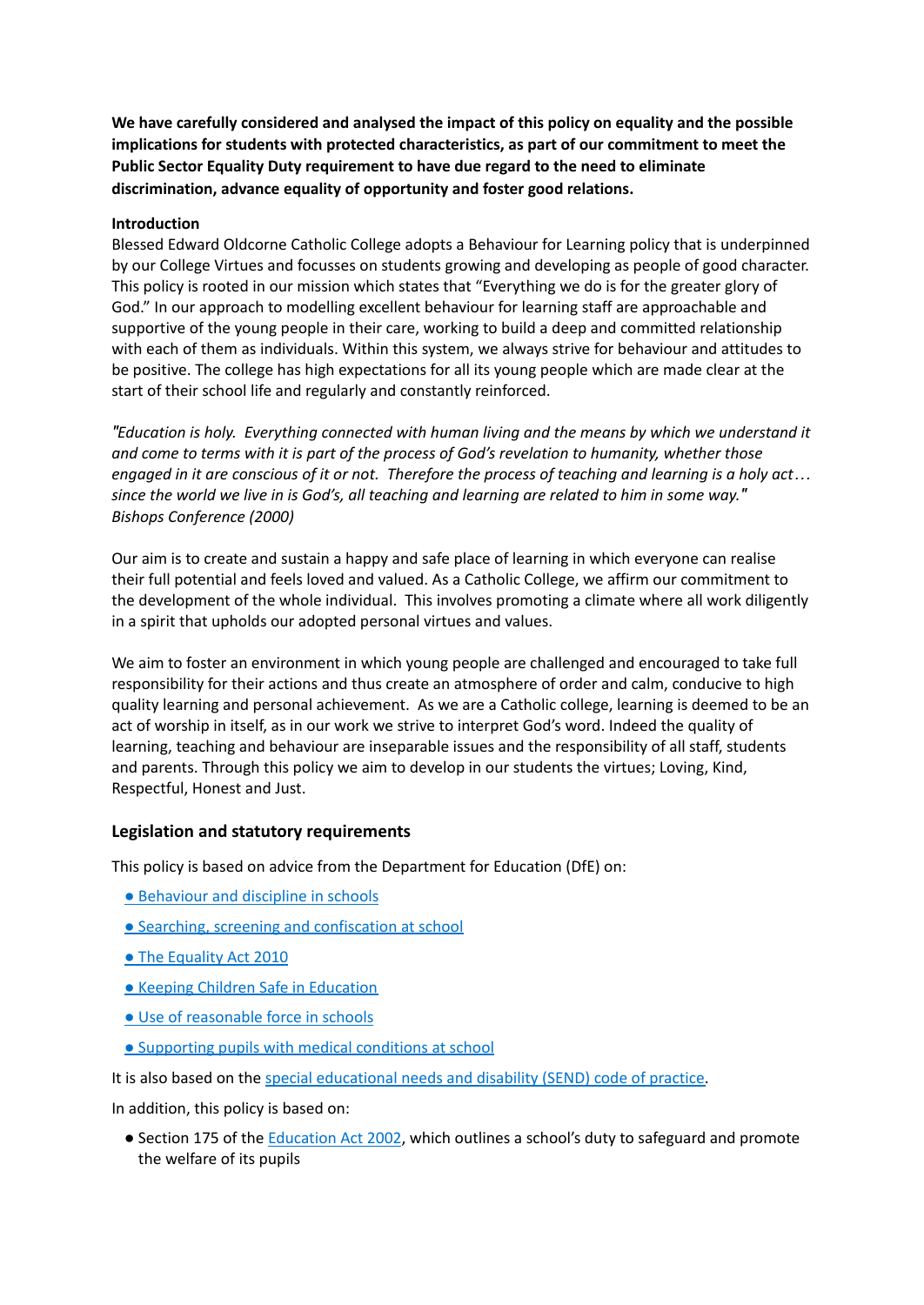- Sections 88-94 of the Education and [Inspections](http://www.legislation.gov.uk/ukpga/2006/40/section/88) Act 2006, which require schools to regulate pupils' behaviour and publish a behaviour policy and written statement of behaviour principles, and give schools the authority to confiscate pupils' property
- **DfE [guidance](https://www.gov.uk/guidance/what-maintained-schools-must-publish-online#behaviour-policy) explaining that maintained schools must publish their behaviour policy online**

#### **Restorative Justice and Practice**

Blessed Edward Oldcorne Catholic College is a 'restorative school'. A restorative school focuses on the importance of relationships for maintaining emotional wellbeing, resolving conflict and preventing harm. The principles of restorative justice are at the core of our Christian teachings on forgiveness and reconciliation. Where there are instances of behaviour that cause hurt to others, we will address these by way of a restorative justice conference or meeting. Students are asked to consider the impact of their actions on others and all are given the opportunity to express how they feel. All parties are encouraged to seek a resolution to the situation.

When addressing behaviour, teachers will consider language that is restorative and supportive, with the intention of healing and reminding the student of the appropriate way to conduct themselves.

#### **Respect, Rights and Responsibilities**

All members of our community should be treated with unconditional respect and good manners. Wef orm one learning community and being part of that community means that we treat one another in t he way that we would expect to be treated ourselves. Our rights, responsibilities and routines will be shaped to help us all to deliver unconditional respect to other members of our college and the wider community. All members of our community have the right to feel safe, learn, achieve, be respected.

All members of our community have the responsibility to treat others with respect unconditionally, support others in their learning, celebrate achievements.

#### **Behaviour for learning procedures**

At the start of the lessons staff will:

- Arrange the learning environment so the room is tidy, interesting and engaging;
- Have a well planned lesson ready, with all resources accessible;
- Greet students as they enter focusing on positive welcoming comments;
- Deal with discipline issues quickly and calmly;
- Ensure the seating plan is being adhered to;
- Have a Do It Now task ready for students to complete;
- Take a register.

At the end of the lesson staff will:

- Finish in good time;
- Clear up and prepare the room for the next lesson;
- Have a system in place for orderly dismissal;
- Say goodbye to students.

#### **Encouraging good progress and behaviour**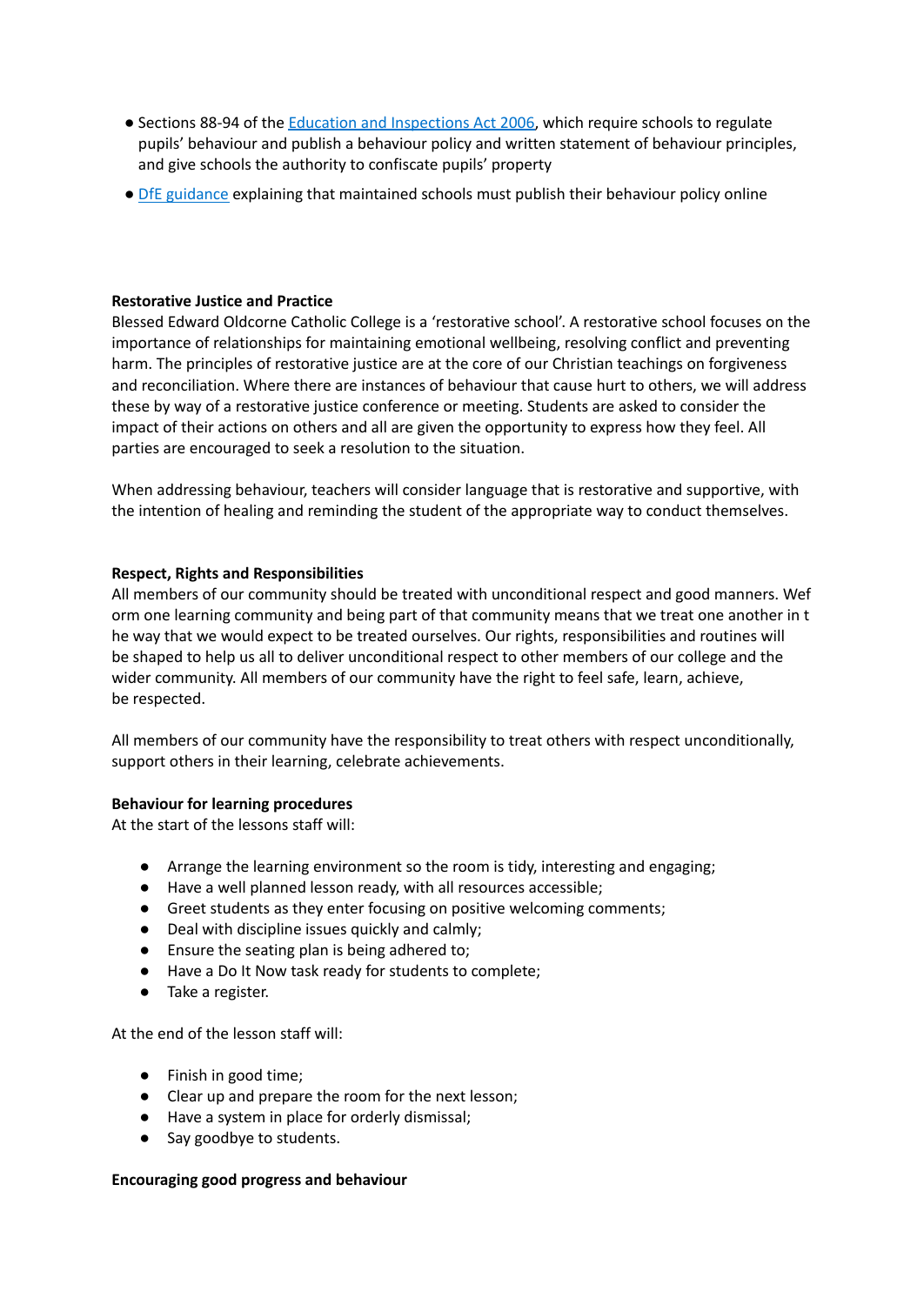We believe that good behaviour is best promoted and developed by drawing attention to, and rewarding, well-behaved students. It is the duty of all staff members to "catch students" doing the right thing. It is important that we are rewarding genuine achievement, progress and citizenship.

The aims of the Reward System are:

- To create a caring and purposeful learning environment in the College;
- To clarify what is meant by "good behaviour and discipline" and ensure success through the highest standards of behaviour towards each other and towards all members of the college community;
- To motivate students by using a variety of rewards to recognise effort, hard work and good behaviour in a structured way thus valuing their own and other's contributions so that they can grow socially, personally and academically;
- To promote and develop confidence, self-esteem and self-discipline with due regard for authority and positive relationships based on mutual respect, support and safety for all students;
- To encourage students to take responsibility for their own actions and ensure that they act as responsible members of the college, giving positive impressions within it and to the wider community.

#### **Rewards**

The rewards system centres on the awarding of Mintclass points. Mintclass points are awarded for the full range of effort and achievement in all areas of College life, and for positive behaviour such as supporting the college life and going above and beyond. In this way all students have the means to receive positive recognition and experience success. Students are awarded for excellent attendance throughout, and at the end of the academic year.

Other types of rewards include:

- Appropriate use of general praise and encouragement
- Attendance and punctuality prizes and certificates
- Award Assemblies
- Certificates
- Displays of students' academic/creative work and achievements (including the College website)
- Letters home
- Performance related trips/visits
- Praise postcards
- Reward activities

#### **Dealing with Students' Difficulties**

It is recognised that some of our student's experience emotional and behavioural difficulties and need very specific guidance and management of their behaviour. Staff members display a range of professional characteristics when dealing with such students such as kindness,

determination, assertiveness, consistency in response and attitude, expectations and philosophy. Staff will be polite and use a calm voice. There will be consideration for the feelings of the students at all times.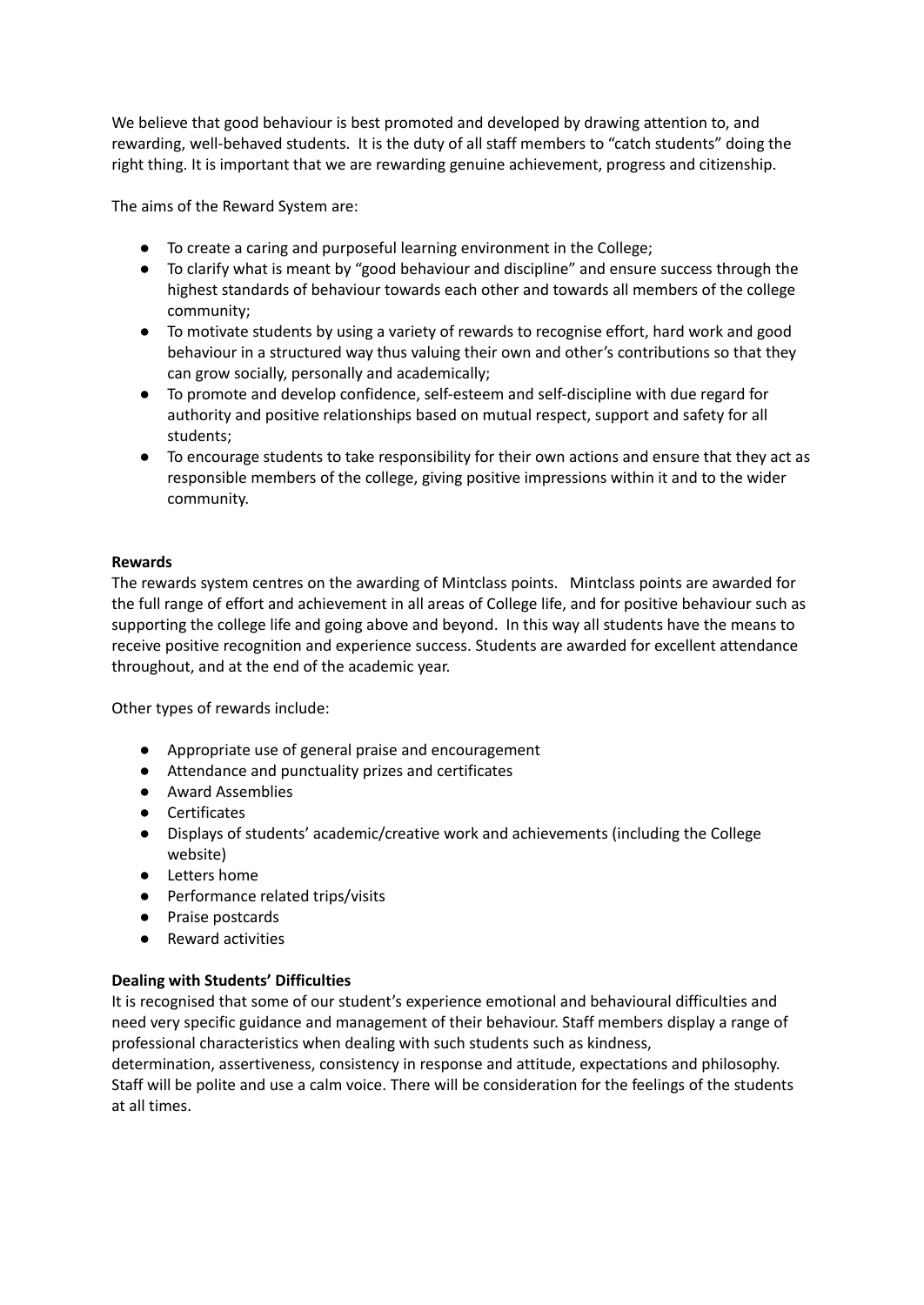Staff will be positive in their approach. The student's self-esteem will be built up by celebrating their strengths. Clear boundaries will be established for the students. Staff will check that the students understand those boundaries and the consequences of not complying.

It is the responsibility of each member of staff to ensure that they are aware of the additional needs (including SEN) of the students in their care, and have made any adjustments necessary to meet their needs

#### **Monitoring students' behaviour for learning**

The College will ensure that students' behaviour for learning is regularly monitored and appropriate interventions are made. All staff will use every opportunity to engage with students and as often as p ossible, give them positive feedback about their behaviour for learning.

If students make negative behavioural choices that affect the learning, teachers will give a calm verbal warning. If such behaviour continues a detention will be given. If the detention is longer than 10 minutes' parents will be informed. In the rare circumstance that a student then continues to ignore the warnings, he or she will be removed from the room by a senior teacher and placed with the relevant head of department . This is done to enable the learning of the remaining students to be unaffected. The minimum sanction a student will receive in this instance is an after college detention. This detention will occur on the same day as the student was removed from the lesson. The college believes that this will have the most impact on ensuring the student recognises the seriousness of their behaviour and the impact it has had on their learning and the learning of others. Other sanctions will be considered depending on the seriousness of the behaviour. These include loss of break and lunchtime privileges, Head of Year lunch detention and isolation away from their peers in the St John Bosco room.

The College aims to minimise the occurrence of misbehaviour through good teaching and a positive a nd caring approach to relationships with the students. However, it is recognised that on occasion, incidents of misbehaviour can occur and it is the duty of staff to act fairly but firmly to ensure students can learn from these incidents and can improve their behaviour for learning.

Where incidents of minor misbehaviour occur in the classroom, then applying the appropriate consequence/sanction will, in the first instance be the responsibility of the class teacher.

In situations where there is persistent or more serious misbehaviour in class, the class teacher will seek support from the Head of Department, Head of Year or Senior Leader to apply the appropriate consequence.

In situations where misbehaviour occurs outside the classroom it will be the responsibility of all staff in the vicinity to deal with the behaviour at the time. Depending on the situation staff will then refer the incident to the student's Head of Year or SLT to apply the appropriate sanction.

In all cases, behaviour incidents will be recorded and regular reports provided for Heads of Year and Senior leaders to monitor and intervene with individuals or groups of students. Staff will use appropriate sanctions depending on their role in the college. The college seeks to avoid using suspensions where possible and use alternatives such as internal suspension and Restorative Justice. Suspension is a last resort.

Internal Suspensions will be referred by a member of SLT following consultation with the relevant Head of Year or Area Leader. Incidents of serious misbehaviour will be followed up with a process of restorative justice (RJ) with the aim of allowing all parties to learn from and move on successfully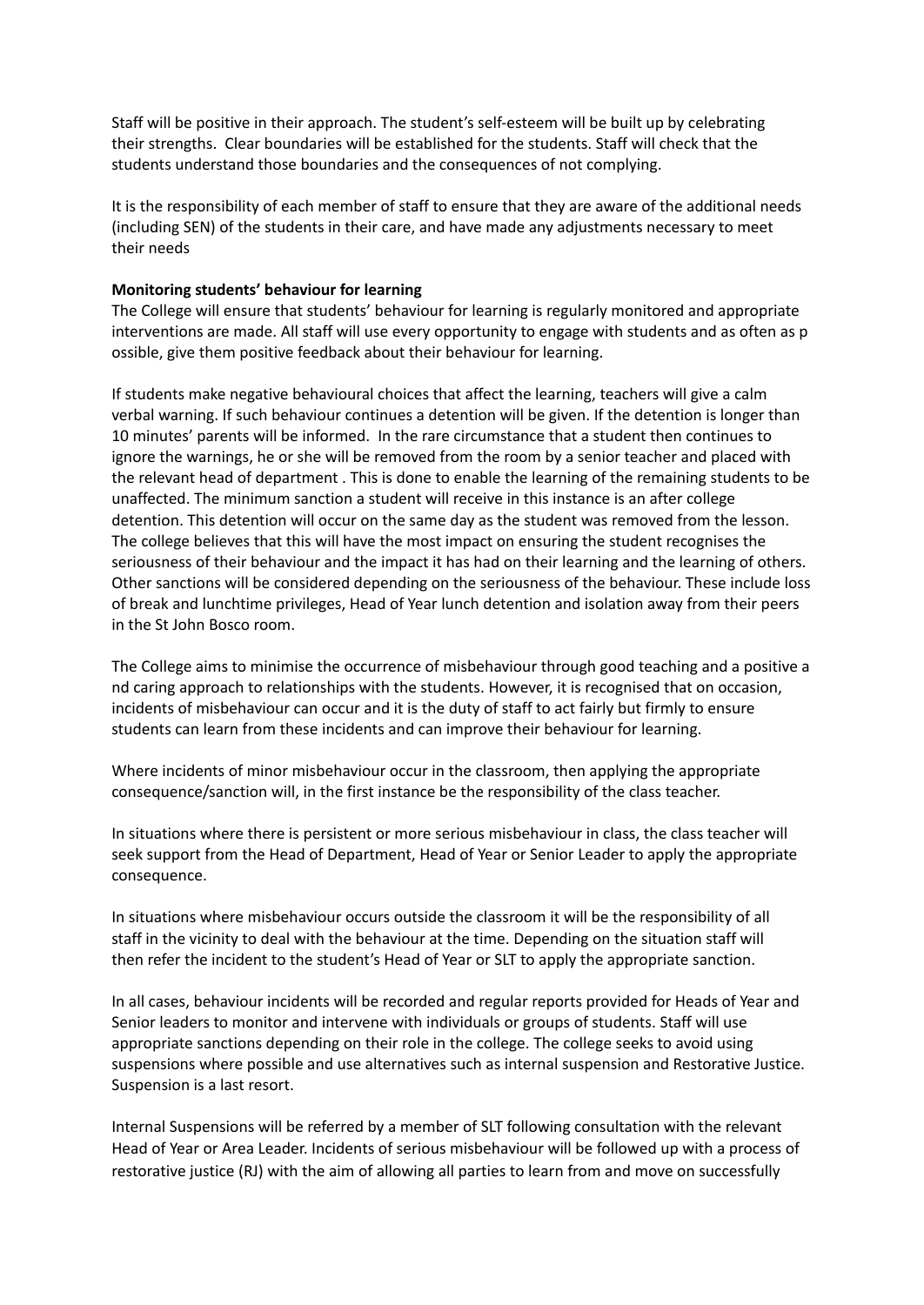from these events. All staff at Blessed Edward Oldcorne Catholic College will be trained in the use of Restorative Justice.

#### **Suspension from school**

Suspension is the most serious sanction available to the school. The purpose of suspension is to assert the values of the college as an orderly community in which pupils and staff may work safely, free from harassment and disruption. The Head Teacher is expected to safeguard the welfare and safety of those who study and work in the school. The college will advise parents personally if their child is to be suspended, and will arrange an interview to discuss the way forward after a suspension.

The college may suspend for events on the school premises, or events under the supervision of school staff which take place off the premises. It may also suspend for events which take place while pupils are coming to or from school, involving either another pupil or a member of the public. It may suspend for an event outside college hours which arises out of a connection between two pupils at the college. Suspension may occur where a problem arose as a result of damaging communication through a mobile phone or an internet site.

#### **Permanent Exclusions**

A permanent exclusion **may** be imposed for:

- A single act of dangerous, violent, harmful or reckless behaviour
- Violence, especially where it seems that the perpetrator has planned the violence, or has caused a significant injury, or has behaved in a recklessly dangerous way, or has ignored warnings to desist
- Threats of violence, particularly those which are persistent, or which are intended to subvert the college's discipline policies by intimidation, or which involve calling in a third party, or which are intended to cause fear and anxiety
- Persistent expression of racist views, racist actions, or other extreme discriminatory behaviour
- Bringing drugs or other banned or toxic substances (see footnote\*) to school, using them on any college occasion, supplying them to other pupils, or encouraging other pupils to use them
- Persistent acts or a single serious act which the college classes as "Peer on Peer" abuse.
- Bringing a weapon into college, or anything intended to be a weapon
- Bringing fireworks into college, or any other potentially dangerous item
- Letting off the fire alarm without good cause, or other misuse of fire-fighting or safety equipment
- Extreme public misbehaviour, especially when it brings the college into disrepute
- Theft, especially when it is openly done, or premeditated;
- Persistent bullying;
- Persistent failure to observe acceptable standards of behaviour despite the support of a Pastoral Support Programme.

This list is not exhaustive.

If a student is placed in Alternative Provision either full or part time the college may impose a permanent exclusion for behaviour at the provision which falls into the above categories.

#### **Suspensions**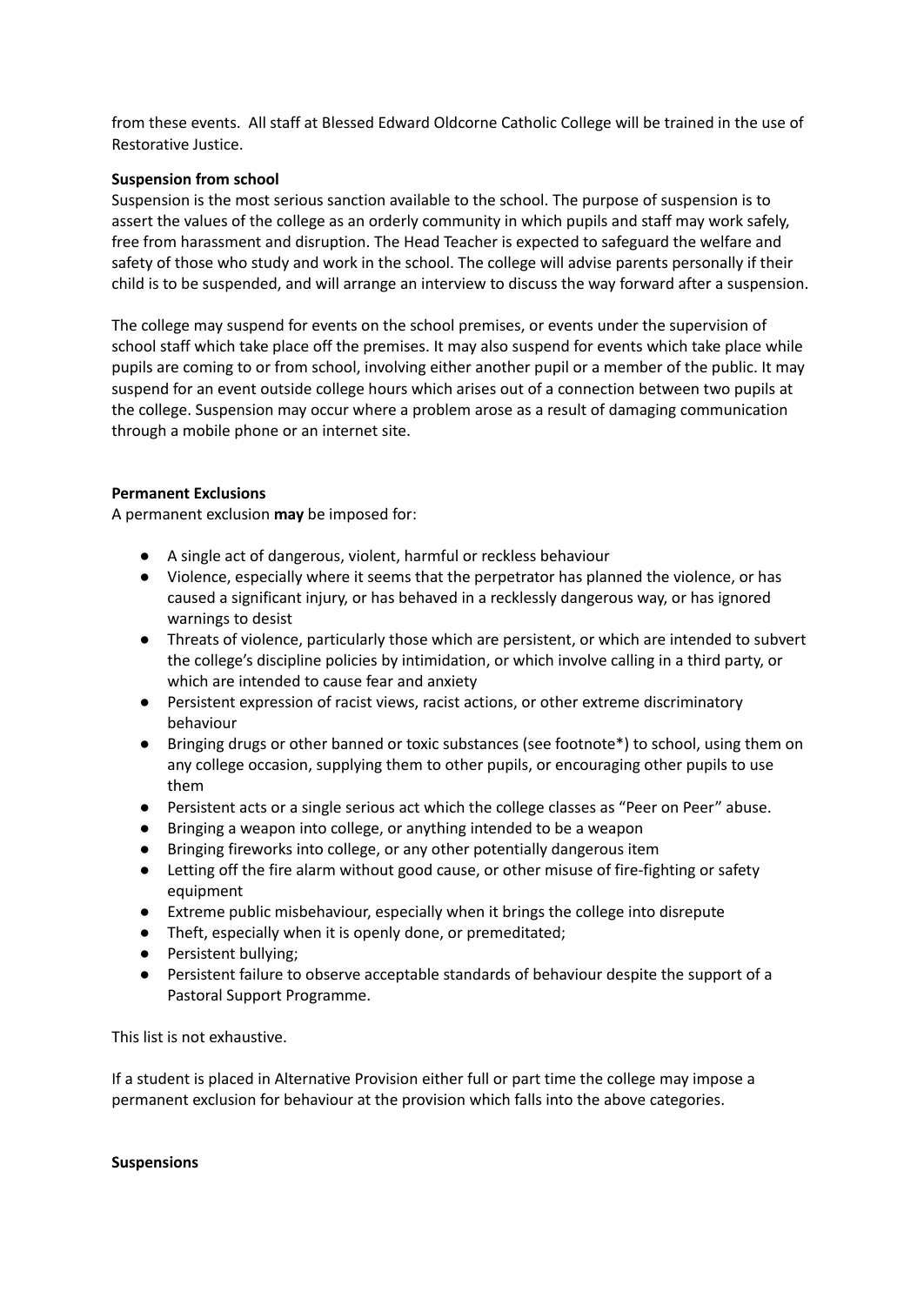Suspensions **may** be given for:

- Disruption of lessons
- Peer on peer abuse
- Refusal to follow instructions or explicit refusal to obey a college rule
- Verbal abuse against another person;
- Disrespectful or insolent behaviour to staff
- Racist behaviour or language
- Fighting
- Persistent failure to observe acceptable standards of behaviour
- Any action for which a permanent exclsuion is not imposed.

If a student is placed in Alternative Provision either full or part time the college may impose a suspension for behaviour at the provision which falls into the above categories.

In suspending pupils, the college will take account of the following factors before making a decision.

- The possibility of discrimination on the grounds of disability
- The possibility of discrimination on the grounds of ethnicity
- special educational needs
- language fluency
- age and maturity
- other mitigating factors

#### **Suspension and the right to education**

The college will make every effort to provide work during a period of suspension. This work must be completed and returned to the college.

The onus is on every member of staff to play a part in supporting pupils with behavioural difficulties, by acting on the recommendations of the Pastoral Team and keeping a record of the interventions. The Pastoral Team will decide whether pupils need to be assigned to a Pastoral Support Programme and will follow the procedures for identifying pupils whose behaviour and attitude to learning does not meet the standards expected at the College.

#### **Anti-Bullying Policy**

The College places high importance on creating and maintaining a happy, safe learning environment for all students. It is expected that staff respond to all reports of bullying in a sensitive and swift manner. Students are reminded regularly that Blessed Edward Oldcorne Catholic College has a culture of communication and disclosure. The college has a separate Anti- Bullying Policy.

#### **Sexism and sexual harassment**

All staff should be aware that children can abuse other children (often referred to as peer on peer abuse). And that it can happen both inside and outside of school or college and online. It is important that all staff recognise the indicators and signs of peer on peer abuse and know how to identify it and respond to reports. All staff should understand, that even if there are no reports in the college it does not mean it is not happening, it may be the case that it is just not being reported. As such it is an expectation in the college that if staff have any concerns regarding peer on peer abuse they should speak to the designated safeguarding lead (or deputy).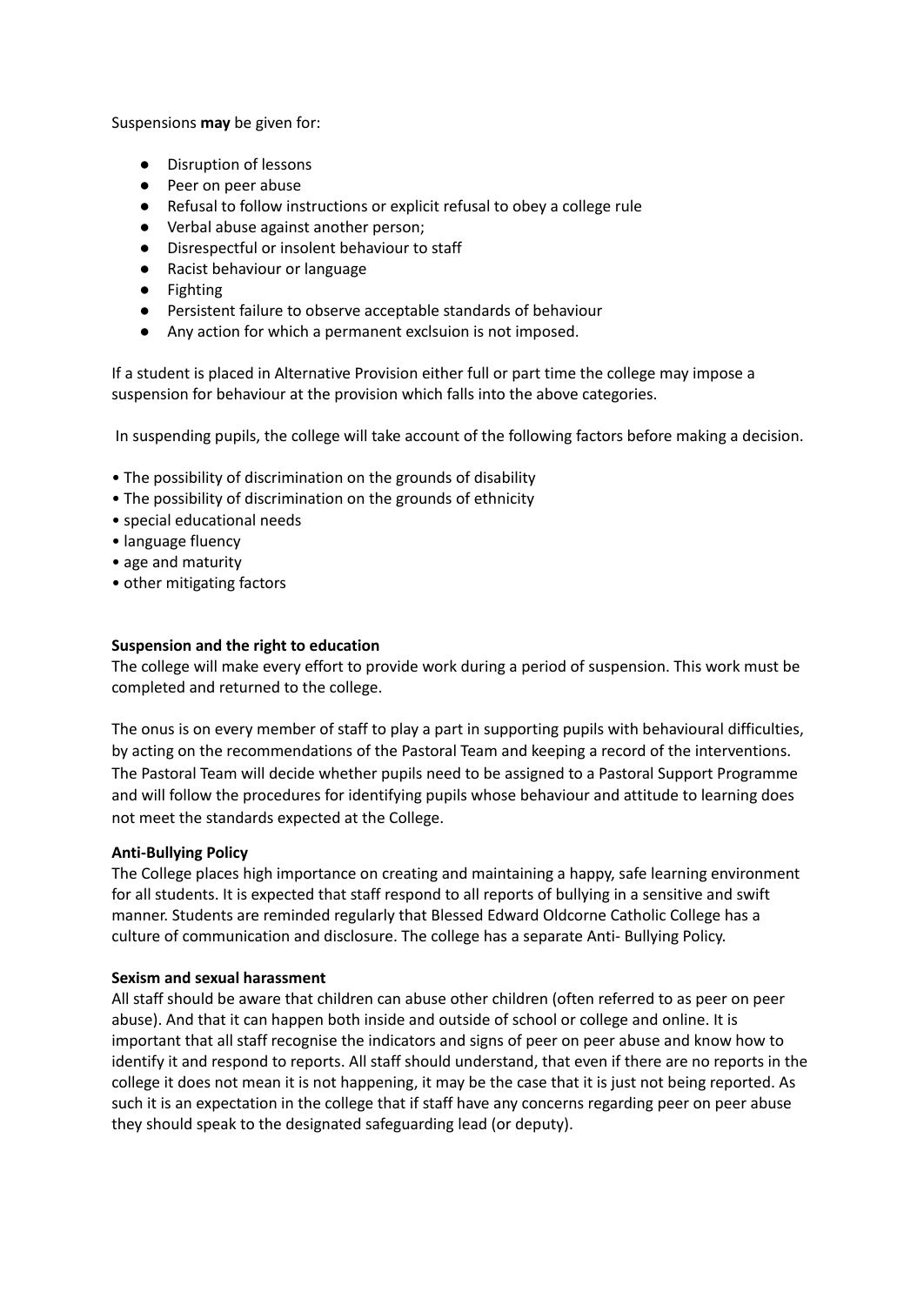It is essential that all staff understand the importance of challenging inappropriate behaviours between peers, many of which are listed below, that are actually abusive in nature. Downplaying certain behaviours, for example dismissing sexual harassment as "just banter", "just having a laugh", "part of growing up" or "boys being boys" can lead to a culture of unacceptable behaviours, an unsafe environment for children and in worst case scenarios a culture that normalises abuse leading to children accepting it as normal and not coming forward to report it. Staff are expected to call out and report any of these behaviours if they witness them or they are told about them by students.

At Blessed Edward's the following behaviours are classed as problematic and unacceptable. This list is not exhaustive:

- bullying (including cyberbullying, prejudice-based and discriminatory bullying);
- abuse in intimate personal relationships between peers;

• physical abuse such as hitting, kicking, shaking, biting, hair pulling, or otherwise causing physical harm (this may include an online element which facilitates, threatens and/or encourages physical abuse);

• sexual violence, such as rape, assault by penetration and sexual assault; (this may include an online element which facilitates, threatens and/or encourages sexual violence);

• sexual harassment, such as sexual comments, remarks, jokes, interfering with clothing, upskirting and online sexual harassment, which may be standalone or part of a broader pattern of abuse; causing someone to engage in sexual activity without consent, such as forcing someone to strip, touch themselves sexually, or to engage in sexual activity with a third party;

- consensual and non-consensual sharing of nude and semi-nude images and/or videos1 (also known as sexting or youth produced sexual imagery);
- upskirting, which typically involves taking a picture under a person's clothing without their permission, with the intention of viewing their genitals or buttocks to obtain sexual gratification, or cause the victim humiliation, distress or alarm; and

• initiation/hazing type violence and rituals (this could include activities involving harassment, abuse or humiliation used as a way of initiating a person into a group and may also include an online element).

All staff should be clear as to the college's policy and procedures with regard to peer on peer abuse and the important role they have to play in preventing it and responding where they believe a child may be at risk from it.

#### **Responding to a disclosure of peer on peer sexual abuse**

Staff will follow the college's child protection policy and procedures for dealing with peer-on-peer sexual abuse. If staff have any concerns about a child's welfare, they will be trained to act on them immediately and not to wait for a disclosure.

An overview of how to deal with a disclosure is outlined below;

Ask the child outright if they've been harmed and what the nature of the harm was. Listen and reassure them that they will be supported and kept safe. Reflect back, using their language. Be mindful that some children may face additional barriers to disclosure because of their vulnerability, disability, gender, ethnicity and/or sexual orientation Remember that this may only be the first incident the child has reported and that trauma can impact memory, so the child may not be able to recall all of the details or timeline of the abuse. Make a written record on MyConcern as soon as possible, stating only the facts. Tell the college designated safeguarding lead (DSL) urgently. The DSL will carry out a risk assessment which will inform whether the college needs to;

- make a referral to children's social care
- report the incident to the police (even if the alleged perpetrator(s) is under 10)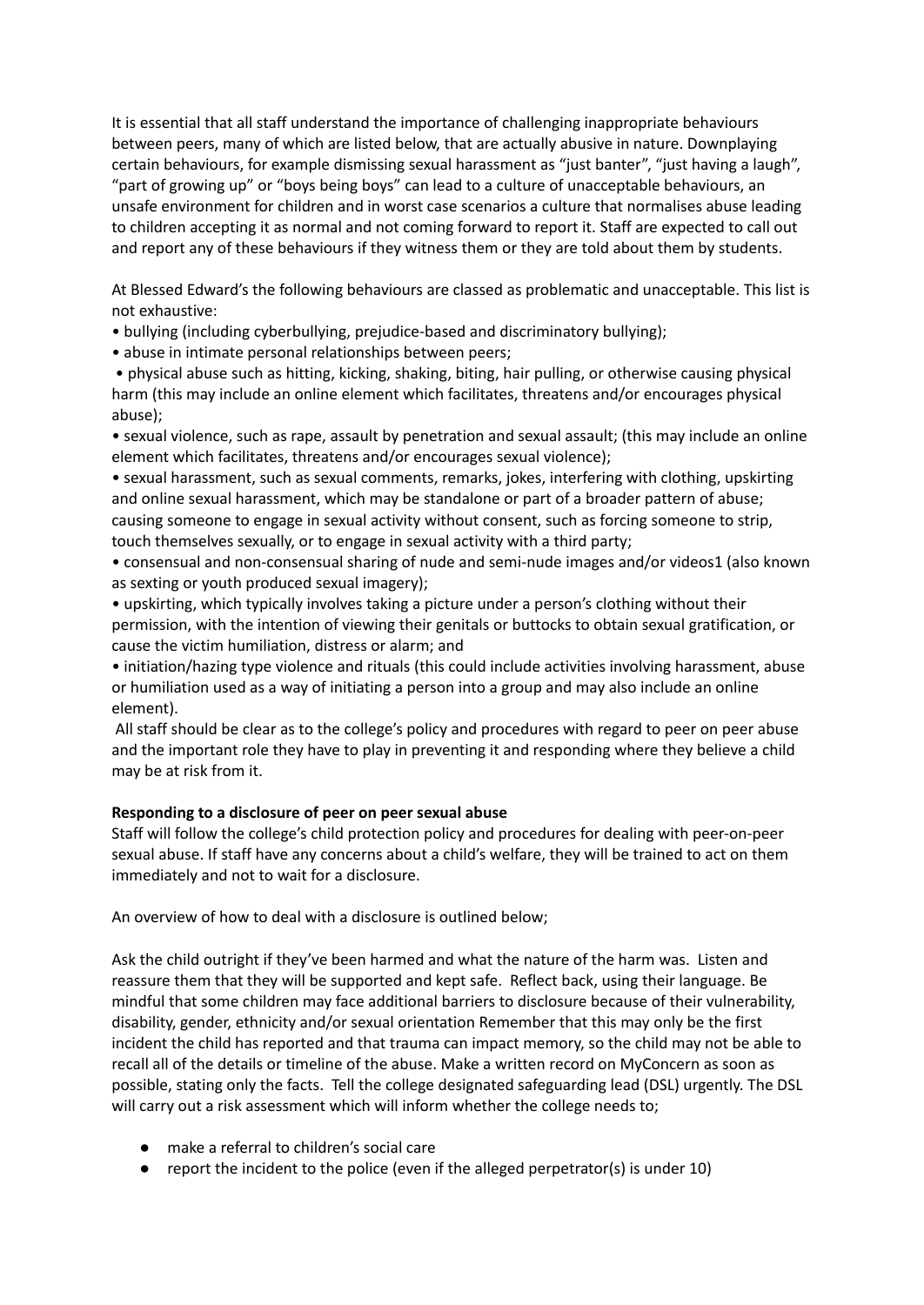- confiscate devices as evidence for the police, if the report includes an online element.
- find out whether the victim and alleged perpetrator(s) share classes, premises or transport, and consider how to keep them a reasonable distance apart while on the premises, including both before and after school

**At Blessed Edward's the response to sexual harassment and sexism will be proportionate, considered, supportive and decided on a case by case basis. We will not tolerate behaviour of this nature but we will not demonise anyone. Staff will support and listen to all of the students involved. Alleged perpetrators will be offered support so that they can change their behaviour.**

Different sanctions will be appropriate for different levels of sexual harassment and sexist comments. The college recognises that it is not able to state which sanctions will be used for which behaviours as context will impact on how each incident is handled. In all cases parents will be informed and involved as appropriate. When the college deems that an incident is serious it will involve the police.

The college will draw on the following list of sanctions when considering how to deal with an incident of sexual harassment and sexism:

- a verbal warning
- keeping the student behind to apologise to their peer
- restorative justice session
- education on the impact of sexual harassment through time in the ST John Bosco room
- A letter or phone call to parents
- Detention
- Suspension length dependent on incident
- Permanent suspension

The college will listen to the victim(s) of sexual harassment and sexism and their wishes will inform our response but the final decision will rest with the college. The college will ensure that victims are kept at a reasonable distance from the alleged perpetrator(s) while on the college premises including during any before or after college activities.

One of our college rules is Respect and our behaviour policy underpins the culture of respect which we endeavour to ensure is prevalent in the college. The college has made a promise to our students that the college is a safe place to be. The college has also promised to students that all issues related to sexual harassment will always be taken seriously and never passed off as banter or a joke. The college's mission is to develop people of good character and one of the aspects of this is to "call out" sexual harassment and sexism when it is encountered. "All it takes for evil to triumph is that good people do nothing." The college's RHSE curriculum covers what healthy and respectful behaviour towards one another looks and sounds like.

Students are reminded that "low level" incidents are more frequent than severe incidents and if these are not reported then the behaviour can become normalised. Students are encouraged to call out anything which makes them uncomfortable no matter "how small" they think it is. Students are also urged to think of reporting "low level" incidents as an act of kindness as the perpetrator(s) can be educated to recognise the inappropriateness of their actions/words. Reporting can also prevent the behaviour happening to someone else. The college's approach also ensures that the victim gets the help and support they need and that the harassment stops. Once an issue has been dealt with staff will monitor for any recurrence

#### **Support for alleged perpetrator(s)**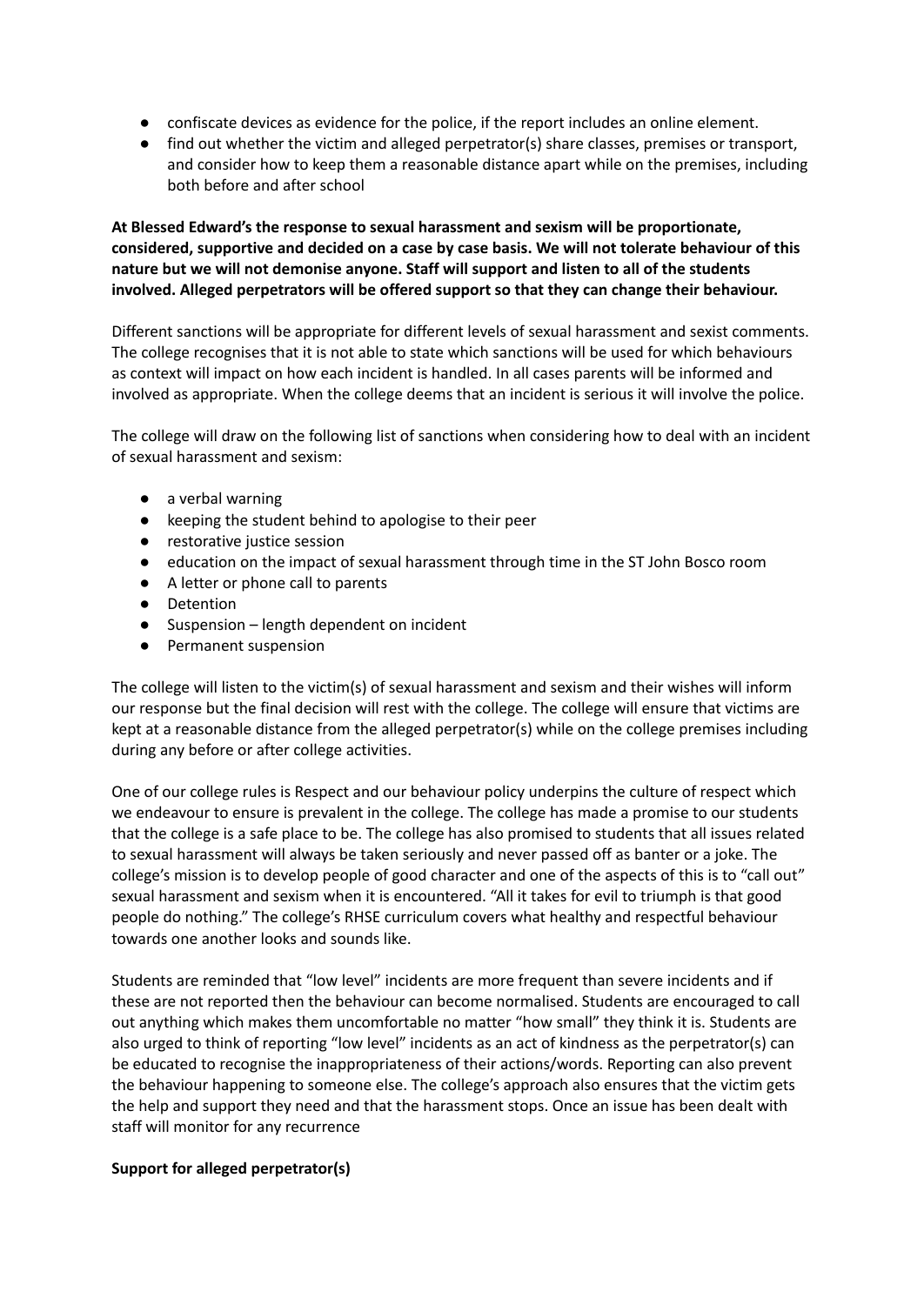Sometimes when students demonstrate harmful sexual behaviour towards one another it is because they are communicating their own experience of abuse. The college will offer them a safe space to explain what may have happened to them and to discuss how their actions were not appropriate. Staff will be mindful to gently but firmly condemn the behaviour, not the student. This will ensure that if a student needs to they feel safe to open up about their own experiences. A plan will be drawn up to help them modify their behaviour, this may involve counselling or clinical care. In some circumstances it may be appropriate for a group of students who have committed similar offences to engage in an outreach programme where they can hear first hand about the impact of their behaviour**.**

#### **Harassment**

At Blessed Edward Oldcorne Catholic College we believe we are all equal regardless of race, colour, culture, gender, sexual orientation or religion. The Catholic ethos fosters the spirit of regard and respect for each other and for all. Harassment has no place in our community and will not be tolerated.

Definition:

Harassment may be defined as any hostile or offensive act or expression by a person against another person which interferes with the peace and security of that person, makes them fear for their safety, or reduces their quality of life.

Harassment may present itself in the following ways:

Physical assault because of race, colour, culture, gender, sexual orientation or religion. Refusal to co-operate with others because of race, colour, culture, gender, sexual orientation or religion, derogatory name-calling, insults and jokes/ridicule of an individual for cultural differences.

#### **Procedures for dealing with harassment:**

All racist behaviour in any form is totally unacceptable and will be dealt with in the following ways: Physical assault:

- Reported to the Head of Year or SLT.
- Recorded on MyConcern.
- Full reports to both victim and perpetrator's parents/carers.
- Action will be taken to prevent the behaviour happening again.

Verbal assault: Staff must not ignore any form of verbal abuse. Persistent offenders must be reported to SLT and the procedure for physical assault then followed. All other categories of harassment will, like the above, be dealt with accordingly. Any graffiti will be removed immediately, offensive materials must be removed, offensive remarks in the course of discussion must be challenged. All incidents will be recorded MyConcern.

There will be support for any student who experiences harassment. The victim will be given the opportunity to discuss how he/she is feeling. The parents/carers of both the victim and the perpetrator will be contacted to explain the action taken and to discuss any concerns.

#### **Supporting students to improve behaviour**

We believe the most effective way of managing behaviour is to praise and reward good behaviour. Where students are having difficulty conforming to the expected standards of behaviour in the College, various strategies may be employed to help them to improve.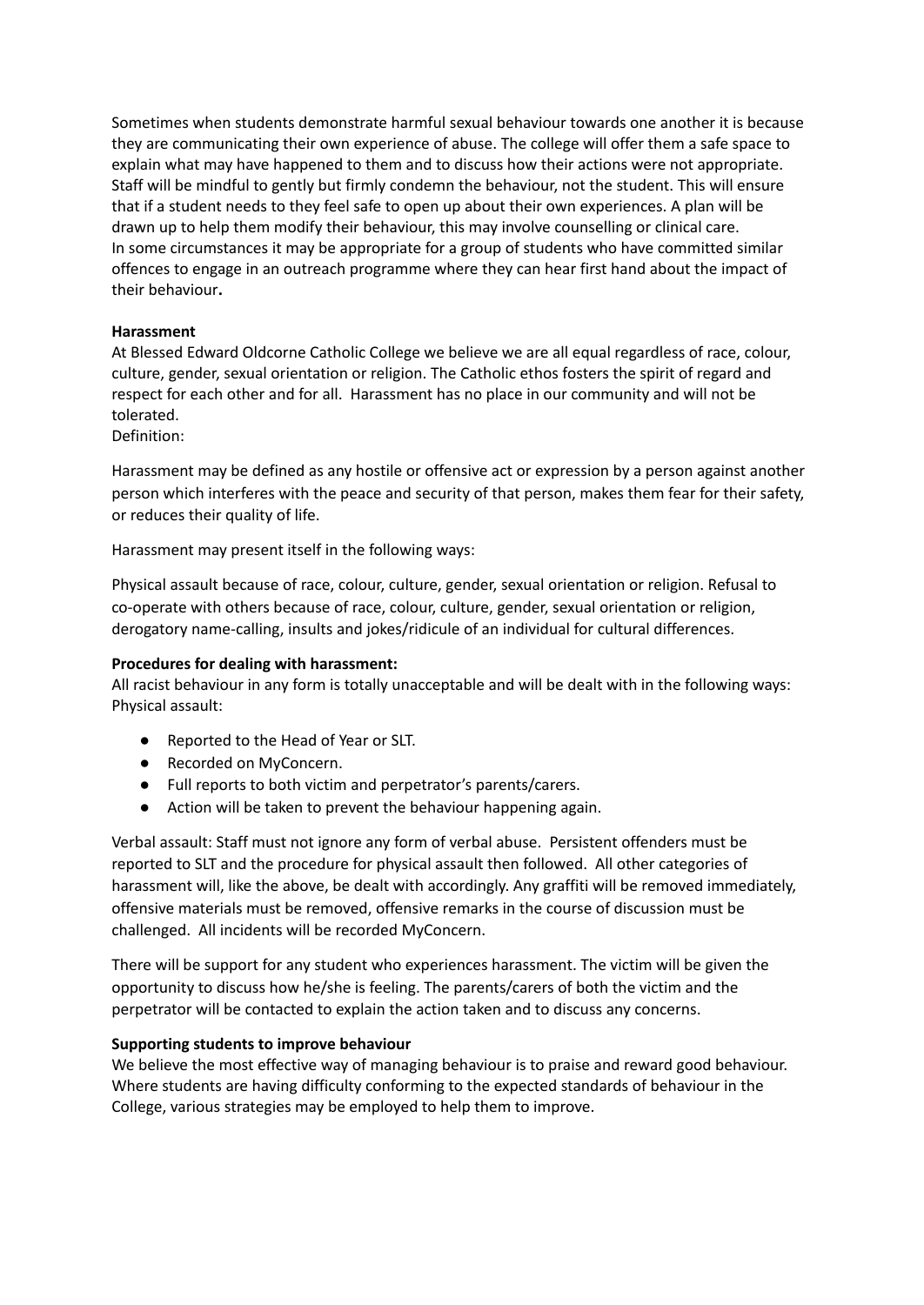The use of Behaviour and Academic monitoring reports, serves the dual purpose of enabling the monitoring Form Tutor and Head of Year to keep a check on behaviour and of giving the student an instant feedback on aspects of behaviour and learning.

For those students whose attitude or behaviour is seen to be deteriorating rapidly and/or who are deemed to be at risk of suspension or failing to meet expectations, a Early Help Plan will be organised with the aim of putting in place support from the college and plans to encourage a positive outcome.

#### **The Early Help Assessment Plan**

The Early Help Assessment Plan will identify precise and realistic outcomes for the student. It will be agreed with parents. A meeting will be arranged to consider whats working well for the students and what needs to happen to take steps to improve the situation.

The programme should have an automatic time limit, be monitored fortnightly and should be reviewed at least half way through its duration. Rewards for meeting targets and sanctions for non-compliance should be made clear at the outset. At the end of the agreed period the intervention package may, according to level of its impact on improving the situation be reduced or removed. It may be continued for a further period with or without amendments.

#### **Searching Students**

The Head teacher, and staff authorised by the Head teacher, have the power to search students or their possessions, without consent, where they suspect the student has weapons, alcohol, illegal drugs, stolen items or any items that could be deemed to cause harm.

#### **Use of reasonable force.**

Section 93 of the Education and Inspections Act 2006 enables school staff to use 'reasonable force' to prevent a pupil from:

a. committing any offence b. causing personal injury to, or damage to the property of, any person (including the pupil himself); or c. prejudicing the maintenance of good order and discipline at the school or among any pupils receiving education at the school, whether during the teaching session or otherwise.

The general guidance on The Use of Force to Control or Restrain Pupils (2010) continues to be supplemented by two specialist guidance documents, namely

Guidance on the Use of Restrictive Physical Interventions for Staff Working with Children and Adults who display Extreme Behaviour in Association with Learning Disability and /or Autistic Spectrum Disorders (Circ LEA/0242/2002); and Guidance on the Use of Restrictive Physical Interventions for Pupils with Severe Behavioural Difficulties (Circ LEA/0264/2003).

Examples of cases in which restraint might be used:

When the safety of (an)other student(s) is threatened. When self-injury is being, or is likely to be, caused. When a child or vulnerable young person is exposing him/herself to potential danger by seeking to leave the premises or vehicle. When the safety of a member of staff or a visitor is threatened.

When there is risk of serious damage to property.

Acceptable Forms of Restraint: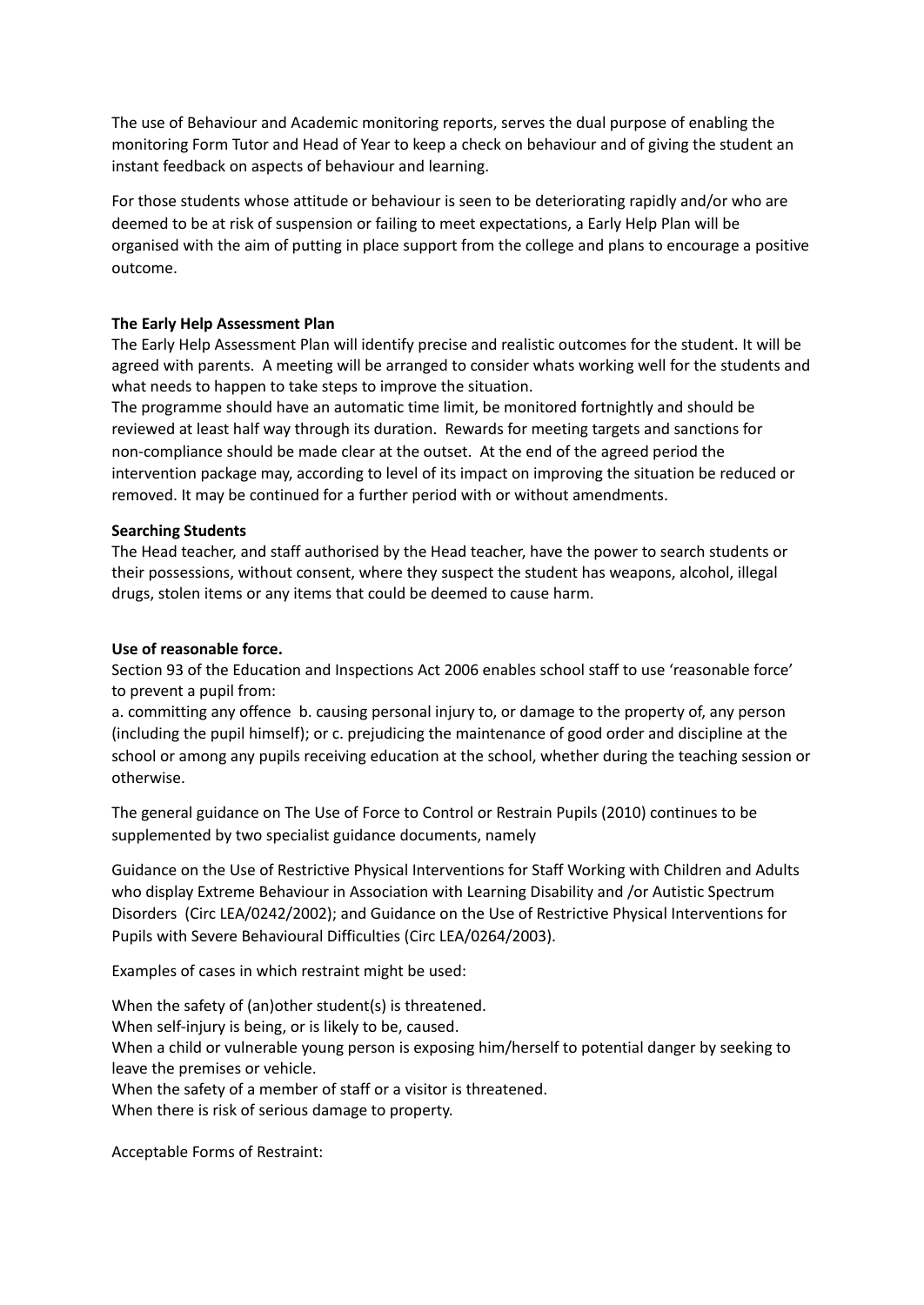In all cases, there should be only the use of minimum force.

1. A safe holding tactic by which a student is restrained as far as possible without injury to any parties or until he/she calms down.

2. Physical contact with a student designed to limit his/her movements, which are posing a danger or involving serious disruption.

3. The physical removal of a child from one place to another.

4. The use of minimum physical force to remove a weapon/dangerous object from a student's grasp, when he/she is in the act of assaulting another person or evidently about to do so.

During the exercise of physical restraint staff must:

Use only minimum force Use only such force for the minimum period necessary.

Keep talking to the student to try to calm the situation.

Keep his/her temper under control Seek to avoid any injury to the student.

Cease the restraint as soon as safety is re-established.

Once the situation has been de-escalated the member/s of staff involved in the restraint complete the Physical Contact with a Student Referral form in appendix 1

#### **Communication and Parental Partnership**

Blessed Edward Oldcorne Catholic College actively promotes and values the co-operation and involvement of parents and carers in all aspect of students' education. Parents and carers are encouraged to help their children achieve the aims of this policy, by supporting the school in its Mission Statement and upholding the teaching of the Church. Parents and students are asked to sign a Home-School Partnership Agreement as an indication of their support for the college ethos and its Code of Conduct.

A positive partnership with parents is crucial to building trust and developing a common approach to behaviour expectations and strategies for dealing with problems. Parental participation in many aspects of school life is encouraged. This participation assists the development of positive relationships in which parents are more likely to be responsive if the school requires their support in dealing with difficult issues of unacceptable behaviour. The college will communicate policy and expectations to parents. Where behaviour is causing concern parents will be informed at an early stage, and given an opportunity to discuss the situation. Parental support will be sought in devising a plan of action within this policy, and further disciplinary action will be discussed with the parents.

At Blessed Edward Oldcorne Catholic College we strive to resolve disputes and differences of opinion in a speedy and amicable manner and work from a principle that a sanction should be proportional to the gravity of the misdemeanour. However, if this does not prove to be possible, parent/carers will be directed to the College's Complaints Procedure.

#### **Uniform and Appearance**

Blessed Edward Oldcorne students will be the young professional men and women of the future and as such we are committed to fostering self-confidence and a professional demeanour. Our students are encouraged to adopt the highest standards and virtues which will enable them to flourish in the world of business and commerce.

Students should be dressed appropriately, ready to learn, at all times and are expected to take pride i n their appearance. Students are expected to maintain high standards of dress and appearance throughout the school day, including their journeys to and from school.

Please refer to the College uniform policy for information on expectations related to uniform.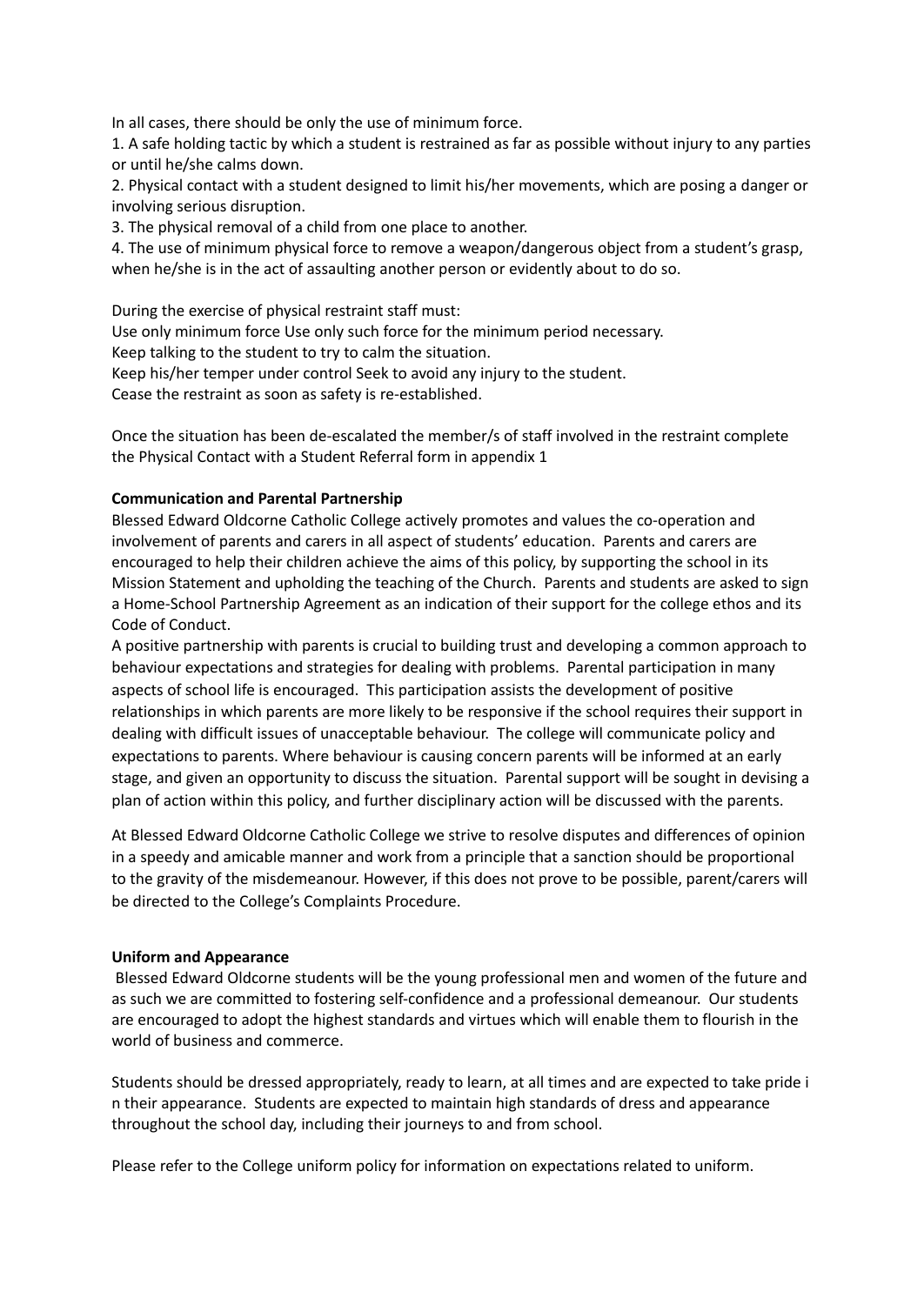#### **Mobile Phones**

Please refer to our separate mobile phone policy for information on expectations related to mobile phone use by students.

### **Recording an incident in which a student had to restrained**

| Name:                                                                                                                                                                                   |  |
|-----------------------------------------------------------------------------------------------------------------------------------------------------------------------------------------|--|
| Form:                                                                                                                                                                                   |  |
| Date, time and location of incident:                                                                                                                                                    |  |
| Details of other students involved (indirectly or as<br>witnessed), including whether any of the students<br>involved are vulnerable for SEN, disability, medical<br>or social reasons. |  |
| Description of incident by staff involved, including<br>any attempts to de-escalate and warnings given that<br>force might be used.                                                     |  |
| Reason for using force and description of force<br>used.                                                                                                                                |  |
| Any injury suffered by staff or students and any first<br>aid and/or medical attention required.                                                                                        |  |
| Reasons for making a record of the incident.                                                                                                                                            |  |
| Follow up, including post-incident shared with staff<br>not involved in it and external agencies.                                                                                       |  |
| Any information about the incident shared with<br>staff not involved in it and external agencies.                                                                                       |  |